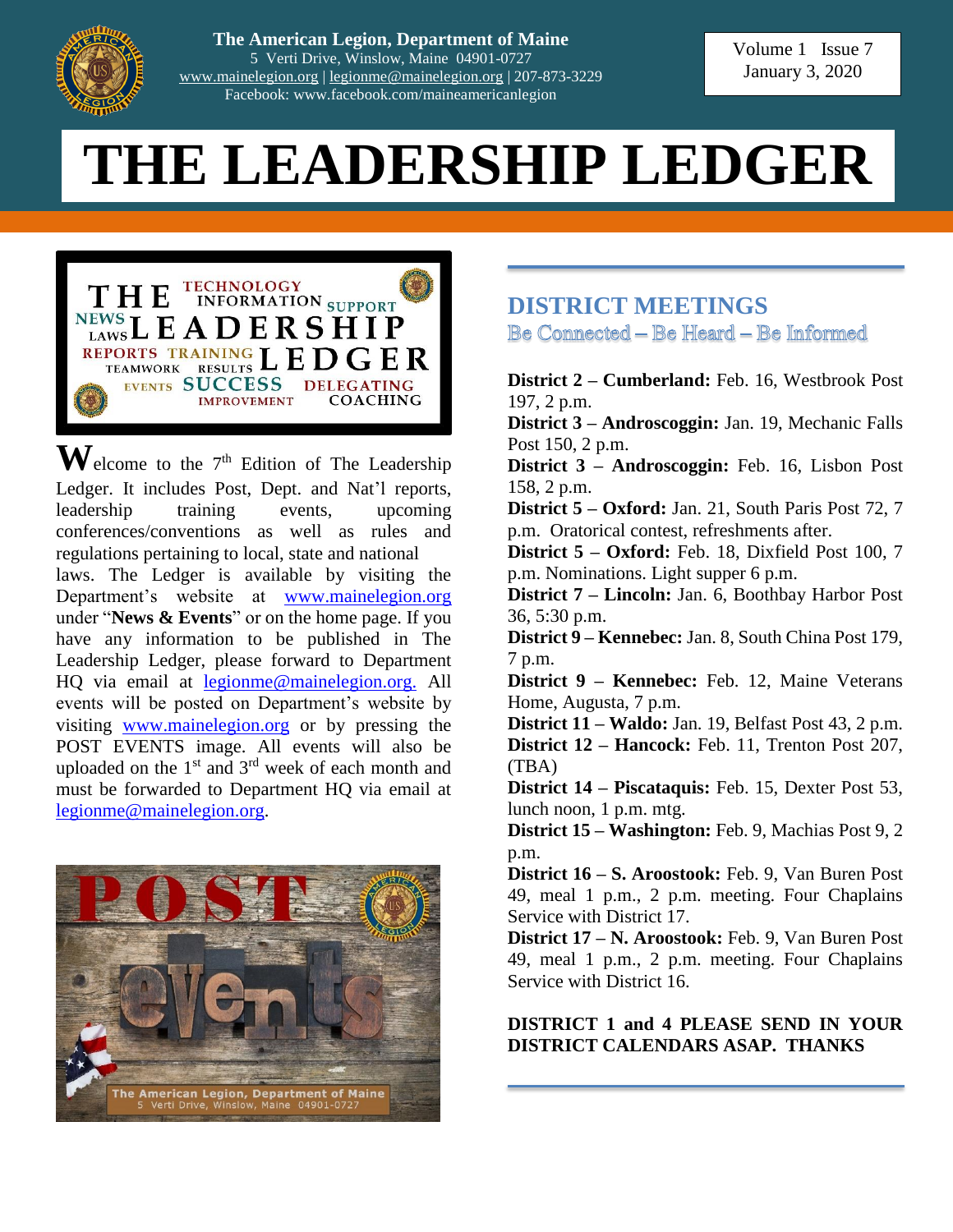# **2020 MID WINTER CONFERENCE T**he annual Mid-Winter Conference will be held

Jan. 18-19, 2020 at Jeff's Catering & Event Center, 15 Littlefield Way, Brewer, ME 04412.

The conference will be hosted by Commander Matthew Jabaut and 2nd Vice Commander Kirk Thurston.

Hotel Reservations can be made at the following: Holiday Inn: 404 Odlin Rd. Bangor, Maine 04401. Phone: 207-947-0101 Website: www.holidayinn.com, Room Rate: \$93.00 (includes breakfast). Quality Inn: 250 Odlin Rd., Bangor, Maine 04401. Phone: 207-942-8272, Room Rate: \$89.00. Fairfield Inn: 300 Odlin Rd. Bangor, Maine 04401. Phone: 207-990-0001, Room Rate: \$89.00. Please state "Legion" when calling for reservations. Please see **attached** agenda, banquet reservations form and hotel information or visit [http://www.mainelegion.org/pages/news](http://www.mainelegion.org/pages/news-events/winter-conference.php)[events/winter-conference.php](http://www.mainelegion.org/pages/news-events/winter-conference.php)

#### **DISTRICT ORATORICAL WINNERS FOR THE 2020 DEPARTMENT OF MAINE ORATORICAL CONTEST**

#### **Attention District Commanders!**

**All District winners for the Department of Maine Oratorical Contest are due at Department Headquarters by January 31, 2020.** 

**T**he American Legion, Department of Maine High School Oratorical Scholarship Contest will be held at Thomas College in Waterville on Feb. 8, 2020 at 9 a.m. Snow Date: Feb. 10, 2020 at 9 a.m.

### **MILITARY TRIVIA:**

**H**ow many U.S. naval ships have been named after the State of Maine? *Submitted by Dwayne Hatfield, Mars Hill Post 118*

#### **AMERICAN LEGION UNIFORM CAP ORDERS**

#### **EFFECTIVE IMMEDIATELY!**

**T**he Department of Maine will no longer be placing orders for American Legion District caps and above. To place an order for a uniform cap, please visit [www.emblem.legion.org,](http://www.emblem.legion.org/) choose American Legion, and Caps (Uniform) located under Apparel and follow the steps 1-7. If you have any questions about ordering your uniform cap, please call (888) 453- 4466 before you place your order and an Emblem Department Representative will be happy to assist you. Additional help is also available by choosing

the link "Help ordering uniform caps"**.**

#### **TOGETHER WE SERVED: A Website to Locate Friends from Service**



**T**racking down old friends, particularly if you have been out of the service many years, is not always easy - but there is a company that can help. *Together We Served (TWS*) is a Veteran-only

website, launched in 2003. It provides Veterans a highlyeffective means to reconnect with old service-friends by simply entering their service history on their TWS Military Service Page.

Take this opportunity to reconnect with the servicemen and women with whom you shared some of the most important times of your life. In recognition of your service, *Together We Served* provides all **VA Veterans** with a **FREE One Year Premium Membership**, providing unlimited people searches, when you join TWS via the following link: <https://join.togetherweserved.com/va>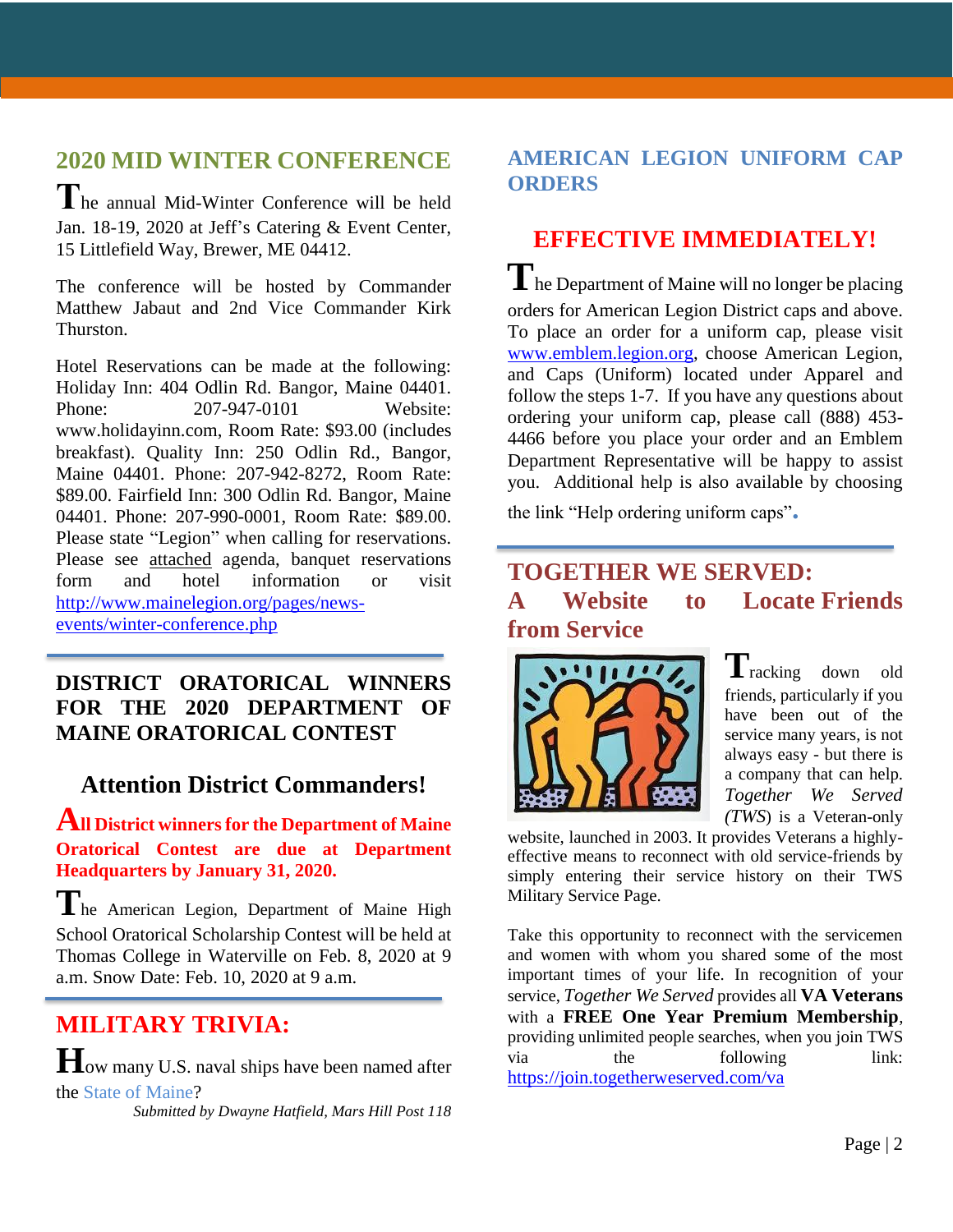To read this article in its entirety, please visit: [https://www.blogs.va.gov/VAntage/67464/togethe](https://www.blogs.va.gov/VAntage/67464/together-served-website-help-find-old-friends) [r-served-website-help-find-old-friends](https://www.blogs.va.gov/VAntage/67464/together-served-website-help-find-old-friends)

*Extracted from VA Oconus Connection Dec. 2019 -[-https://content.govdelivery.com/accounts/USVAVBA/bulletins/25b38f9](https://content.govdelivery.com/accounts/USVAVBA/bulletins/25b38f9)*

### **MILITARY TRIVIA:**

#### **Answer to Military Trivia:** Four –

●USS *Maine* (ACR-1), was a battleship whose 1898 sinking precipitated the Spanish – American War. ●USS *Maine* (BB-01), launched in 1901, was the lead ship of her class of battleships. She participated in the voyage of the Great White Fleet, and decommissioned in 1920 to be sold for scrap in 1923. ●USS *Maine* (BB-69) was a *Montana*-class battleship, and was cancelled in 1943.

●USS *Maine* (SSBN-741), launched in 1994, is an *Ohio*-class nuclear ballistic missile submarine, in active service as of 2019.



## **The Battleship USS Maine**

Find out more about the Battleship USS Maine and what might have resulted in the explosion of this great ship in this video (YouTube[https://www.youtube.com/watch?v=wvflwJQxnzs\)](https://www.youtube.com/watch?v=wvflwJQxnzs)



## **H**ello Comrades,

An exciting adventure will be coming your way 2/14/2020- 2/15/2020! The first ever "Legion Luge". On Sat, Feb. 15, 2020, 10 A.M. to-1 P.M. at The Camden Snowbowl, Camden Maine. Teams will be participating in

races down the Toboggan Chute onto Hosmer Pond. More details to follow. This is a Fundraiser for The Legion Foundation. Commander Matt Jabaut will also be gathering up a team for this event. Look for more news next week. Hotel will be The Trade Winds and Winslow-Holbrook-Merritt Post 1 Rockland will serve supper 5-7 pm with Karaoke in the Canteen.

Ron Marr, Detachment Commander, [ronaldmarr.rm@gmail.com,](mailto:ronaldmarr.rm@gmail.com) 207-701-9675 1779 Hotel Rd Auburn, ME 04210

## **THE MAINE LEGIONNAIRE SUBMISSIONS**

**P**lease be reminded that only those articles and/or pictures which are sent in proper form will be considered for publication in The Maine Legionnaire. As we continue to receive an overabundance of photos for publishing, we must have guidelines to follow. In order to publish any photo(s) received, effective immediately, the submitter must include the following: Who are the individuals in the photo (left to right), what the photo is about, and when and where the event took place. If the above mentioned is not provided, the photo will be returned to the submitter for clarification and submission of the required information.

Anyone interested in submitting an article and/or a photo, please send via email to [legionme@mainelegion.org](mailto:legionme@mainelegion.org) or [rachael@mainelegion.org](mailto:rachael@mainelegion.org) or mail to The American Legion, Department of Maine, 5 Verti Drive, Winslow, Maine 04901-0727. Deadline for February Issue: Jan. 24, 2020